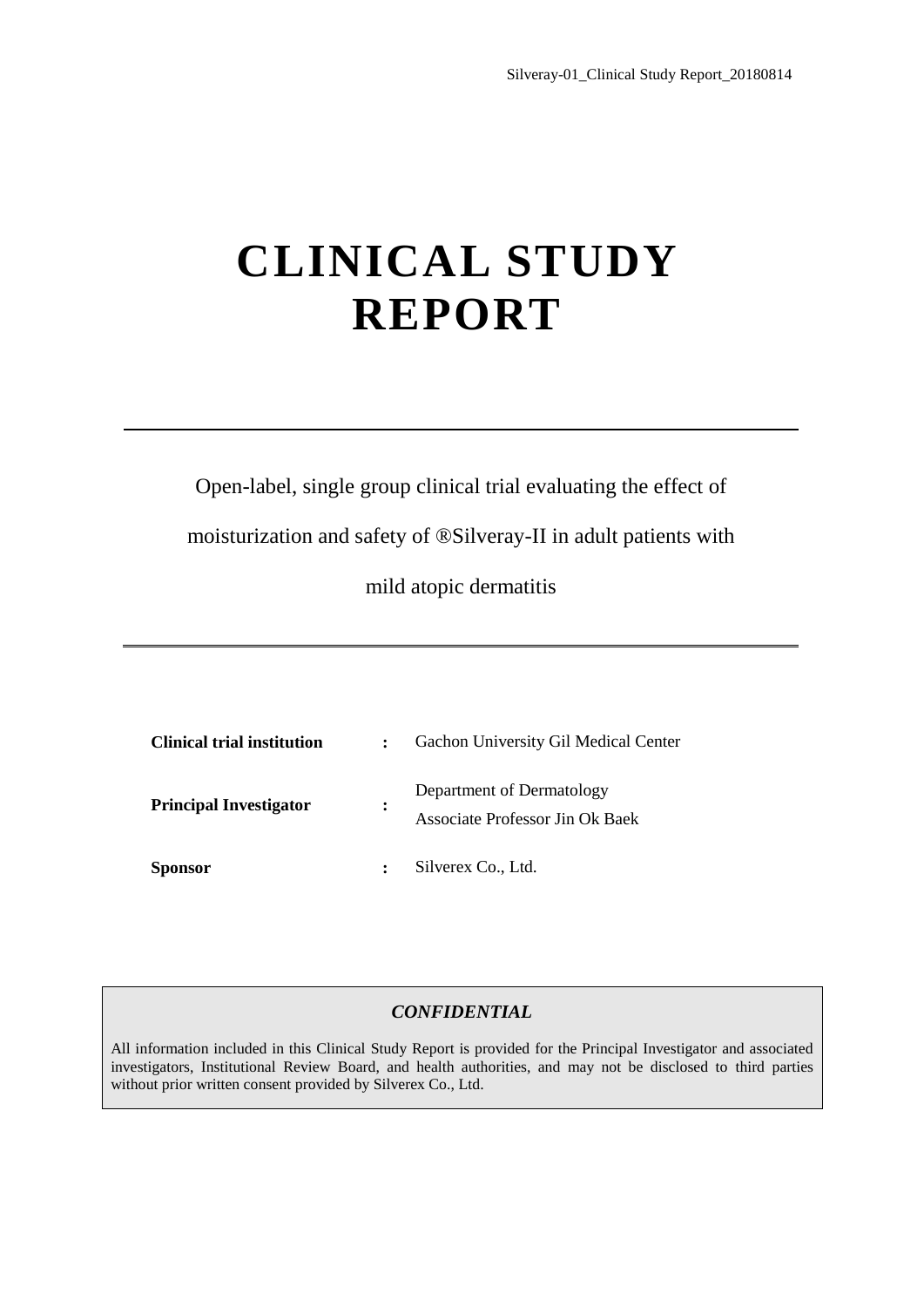| Overview of the Clinical Trial |                                                                          |
|--------------------------------|--------------------------------------------------------------------------|
| Title of Clinical Trial        | Open-label, single group clinical trial evaluating the<br>effect of      |
|                                | moisturization and safety of ®Silveray-II in adult patients with mild    |
|                                | atopic dermatitis                                                        |
| Protocol<br>No.                | Silveray-01                                                              |
| Sponsor                        | Silverex Co., Ltd.                                                       |
|                                | 134, Seunggicheon-ro, Namdong-gu, Incheon                                |
| Clinical Trial                 | <b>Gachon University Gil Medical Center</b>                              |
| Institution                    | 21, Namdong-daero 774beon-gil, Namdong-gu, Incheon                       |
| Principal Investigator         | 1. Principal Investigator                                                |
| and Sub-investigator           | Gachon University Gil Medical Center Department of Dermatology           |
|                                | Associate Professor Jin Ok Baek M.D., Ph.D.                              |
|                                |                                                                          |
|                                | 2. Co-investigator                                                       |
|                                | Gachon University Gil Medical Center Department of Dermatology           |
|                                | Jung Soo Kim, Sae Ha Park, Seul Ki Lee M.D.                              |
|                                |                                                                          |
|                                | 3. Clinical Research Coordinator                                         |
|                                | <b>Gachon University Gil Medical Center</b>                              |
|                                | Clinical Research Coordinator Soon Sub Hwang                             |
|                                |                                                                          |
|                                | * Co-investigators were responsible for the management of                |
|                                | investigational device products.                                         |
| Indications                    | Mild atopic dermatitis patients with EASI score of 5 points and above to |
|                                | 10 points and less                                                       |
| Duration of Clinical           | January 9th, 2018 ~ June 30th, 2018                                      |
| Trial                          |                                                                          |

This clinical trial has been conducted in accordance with the Clinical Trial Protocol approved by the Institutional Review Board (IRB) as well as by relevant regulations including Bioethics & Biosafety Law, Phgroupaceutical Affairs Law, and Korea Good Clinical Practice (KGCP).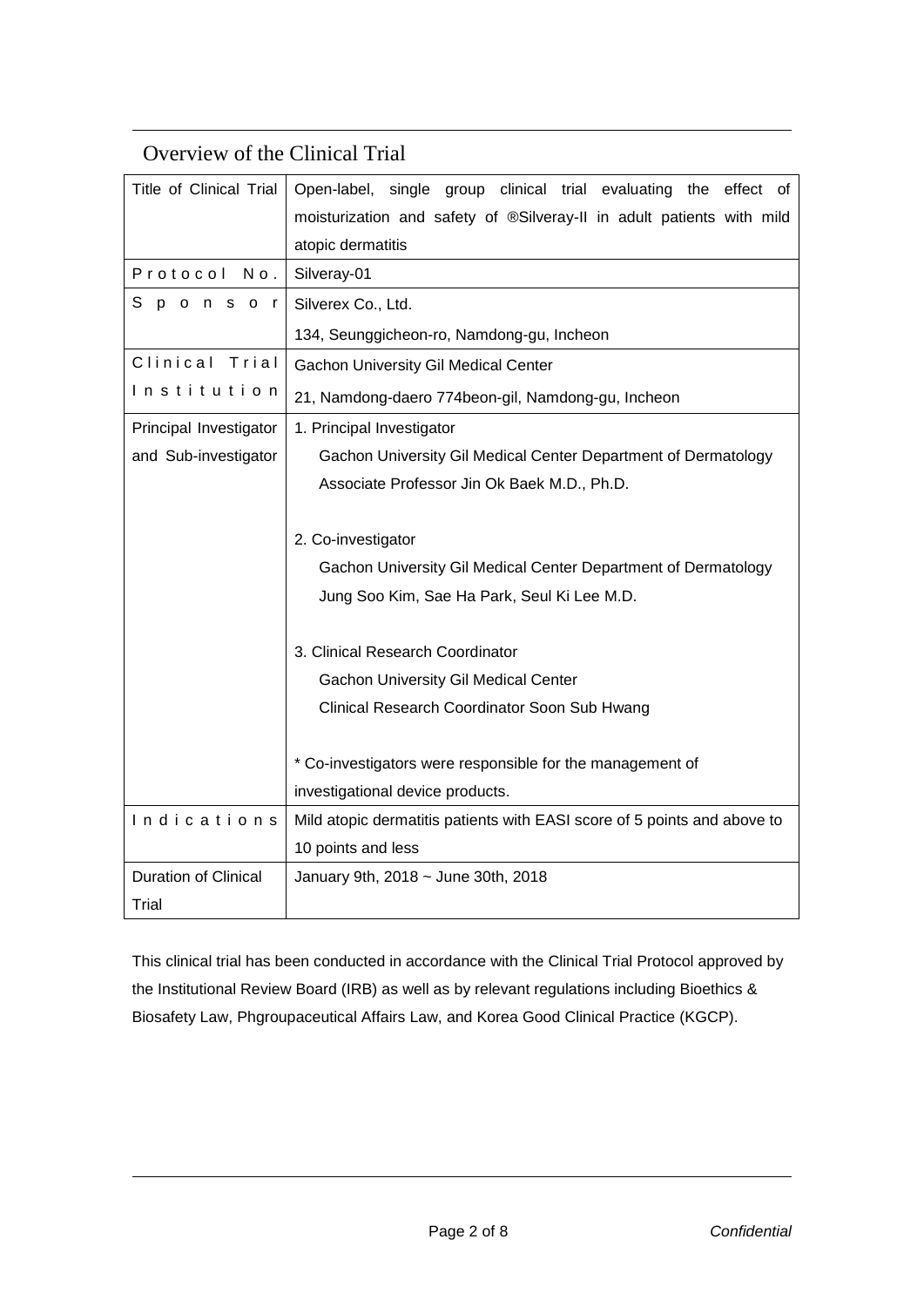| <b>Title of Clinical Trial</b>             | Open-label, single group clinical trial evaluating<br>the<br>effect of<br>moisturization and safety of ®Silveray-II in adult patients with mild atopic<br>dermatitis                                                                                                                                                                                                                                                                                                                                                                                                                                                                                                                                                                                                                                                                                                           |
|--------------------------------------------|--------------------------------------------------------------------------------------------------------------------------------------------------------------------------------------------------------------------------------------------------------------------------------------------------------------------------------------------------------------------------------------------------------------------------------------------------------------------------------------------------------------------------------------------------------------------------------------------------------------------------------------------------------------------------------------------------------------------------------------------------------------------------------------------------------------------------------------------------------------------------------|
| P.<br>h.<br>a<br>s<br>е                    | Prospective clinical trial                                                                                                                                                                                                                                                                                                                                                                                                                                                                                                                                                                                                                                                                                                                                                                                                                                                     |
| Clinical Trial<br>Institution              | Gachon University Gil Medical Center                                                                                                                                                                                                                                                                                                                                                                                                                                                                                                                                                                                                                                                                                                                                                                                                                                           |
| Investigational<br>V<br>i c<br>D<br>е<br>е | Investigational Device: ®Silveray-II (Silverex Co., Ltd.)                                                                                                                                                                                                                                                                                                                                                                                                                                                                                                                                                                                                                                                                                                                                                                                                                      |
| P<br>urpos<br>e                            | Evaluation of the change in moisturization measured with Corneometer<br>before and after using <sup>®</sup> Silveray-II in patients with mild atopic dermatitis                                                                                                                                                                                                                                                                                                                                                                                                                                                                                                                                                                                                                                                                                                                |
| D<br>е<br>Ť<br>g<br>s<br>n                 | Open-label, Single group design study                                                                                                                                                                                                                                                                                                                                                                                                                                                                                                                                                                                                                                                                                                                                                                                                                                          |
| Targeted sample<br>Ť<br>z<br>s<br>е        | Targeted sample size: 36 subjects<br>- Sample size calculation<br>As this study was conducted to measure the change in moisturization<br>before and after using <sup>®</sup> Silveray-II in a single group, its efficacy was<br>confirmed by independent one-sample comparison test of the mean<br>(superiority). With reference to the study evaluating the moisturization<br>before and after using makeup mist, assuming that the expected<br>difference between the groups is 7.5 Arbitrary Capacitance Unit (AU),<br>which is 70% of the mean value of difference in moisturization in the<br>above study, and assuming that the estimated standard deviation of the<br>difference is 15 AU, a total of 31 subjects was calculated by applying<br>significance level of 5% and statistical power of 80%.<br>$n = \frac{(z_{\alpha/2} + z_{\beta})^{2} \sigma^{2}}{d^{2}}$ |
|                                            |                                                                                                                                                                                                                                                                                                                                                                                                                                                                                                                                                                                                                                                                                                                                                                                                                                                                                |
|                                            | Assuming a dropout rate of 15%, the total targeted sample size is 36                                                                                                                                                                                                                                                                                                                                                                                                                                                                                                                                                                                                                                                                                                                                                                                                           |
|                                            | subjects.                                                                                                                                                                                                                                                                                                                                                                                                                                                                                                                                                                                                                                                                                                                                                                                                                                                                      |
| Inclusion Criteria                         | 1. Inclusion Criteria                                                                                                                                                                                                                                                                                                                                                                                                                                                                                                                                                                                                                                                                                                                                                                                                                                                          |
| and Exclusion                              | 1)<br>Adult subjects aged 19 years and older to 65 years and younger.                                                                                                                                                                                                                                                                                                                                                                                                                                                                                                                                                                                                                                                                                                                                                                                                          |
| Criteria                                   | Mild atopic dermatitis patients with EASI score of 5 points and<br>2)                                                                                                                                                                                                                                                                                                                                                                                                                                                                                                                                                                                                                                                                                                                                                                                                          |
|                                            | above to 10 points and less.                                                                                                                                                                                                                                                                                                                                                                                                                                                                                                                                                                                                                                                                                                                                                                                                                                                   |
|                                            | Patients with atopic dermatitis symptoms in the facial area.<br>3)                                                                                                                                                                                                                                                                                                                                                                                                                                                                                                                                                                                                                                                                                                                                                                                                             |
|                                            | Patients who have fully heard and understood detailed<br>4)                                                                                                                                                                                                                                                                                                                                                                                                                                                                                                                                                                                                                                                                                                                                                                                                                    |
|                                            | explanations regarding this clinical trial, and have provided                                                                                                                                                                                                                                                                                                                                                                                                                                                                                                                                                                                                                                                                                                                                                                                                                  |

## **Summary of Clinical Study Report**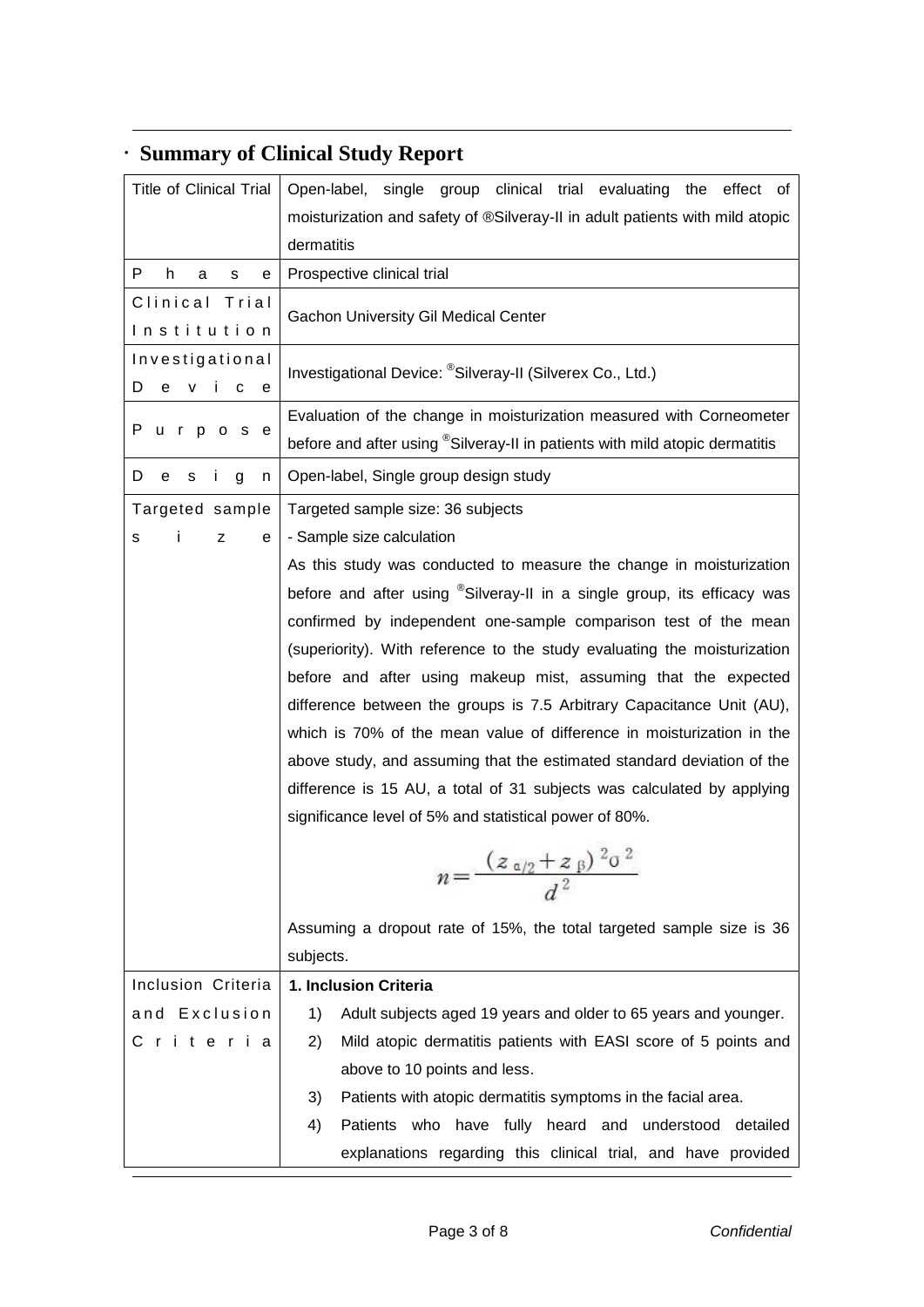|         | written consent to following the precautions with voluntary                 |
|---------|-----------------------------------------------------------------------------|
|         | consent to participation.                                                   |
|         |                                                                             |
|         | 2. Exclusion Criteria                                                       |
|         | Patients who have administered systemic corticosteroids within<br>1)        |
|         | the last 4 weeks.                                                           |
|         | Patients who have administered antipruritic agents and central<br>2)        |
|         | nervous system agents within the last week.                                 |
|         | 3)<br>Patients whose treatment sites are infected or patients who are       |
|         | confirmed with another concurrent skin disorder.                            |
|         | Patients with systemic disease.<br>4)                                       |
|         | Patients who are pregnant or lactating.<br>5)                               |
|         | Other patients determined by the investigator as not qualifiable<br>6)      |
|         | for the trial.                                                              |
| Methods | Investigators were to provide detailed explanations regarding this          |
|         | clinical trial and to receive voluntary written consent from adult patients |
|         | with mild atopic dermatitis, the subjects of this clinical trial. Subjects  |
|         | determined appropriate for this clinical trial were then selected by        |
|         | confirming the inclusion/exclusion criteria.                                |
|         |                                                                             |
|         | ®Silveray-II was used 10 minutes after adding 50ml of purified water        |
|         | prior to its use.                                                           |
|         |                                                                             |
|         | 1. Primary evaluation                                                       |
|         | The effect of moisturization was measured in all subjects at the same       |
|         | location, and subjects were to take rest for 10 minutes and above at the    |
|         | location prior to measurement. VAS2) score for the extent of pruritus felt  |
|         | by the subject was measured prior to the evaluation of moisturization.      |
|         | Moisturization was measured with Corneometer, and the mean value            |
|         | calculated using 2 measurements conducted by a single investigator was      |
|         | used to decrease the risk of error. The site of measurement was the U       |
|         | zone of both right and left side of the face (point where the lower area    |
|         | straight down from the lateral end of the eye and the area horizontal from  |
|         | the tip of the nose meet), sites highly prone to dryness. For the control   |
|         | group, the left side without application of the ®Silveray-II was measured,  |
|         | and for the experimental group, the right side that applied the ®Silveray-  |
|         | II was measured. After allowing the subjects to take rest for 10 minutes,   |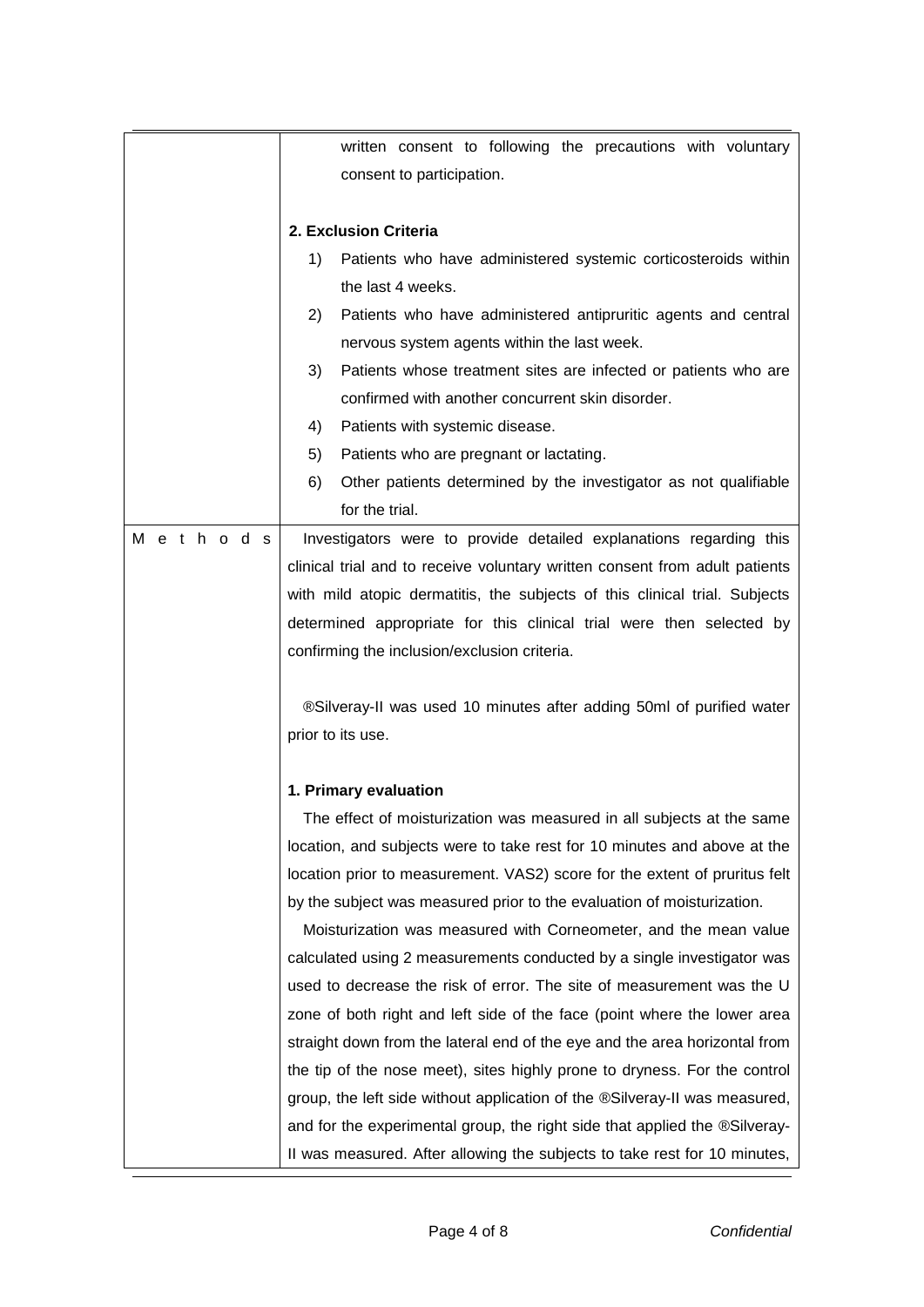|                      | ®Silveray-II was sprayed at the right U zone area for a total of 3 times    |
|----------------------|-----------------------------------------------------------------------------|
|                      | with a 10-minute interval between each time. Application of ®Silveray-II    |
|                      | took approximately 30 minutes including the time of rest. 10 minutes        |
|                      | after the final spray, moisturization was measured using Corneometer.       |
|                      | Occurrence of any adverse events was monitored after measurement.           |
|                      |                                                                             |
|                      | 2. Secondary evaluation                                                     |
|                      | All subjects who have completed the primary evaluation were provided        |
|                      | with the investigational device and were instructed to use the device at    |
|                      | any time they felt dryness for a 1-week period. Subjects were also          |
|                      | instructed to use the device at least 10 times each day.                    |
|                      |                                                                             |
|                      | At the follow-up visit after the 1-week period, subjects who used the       |
|                      | investigational device for the entire week were selected by checking the    |
|                      | mist usage, and moisturization was measured with Corneometer.               |
|                      |                                                                             |
|                      | After the evaluation of moisturization, VAS score was measured for the      |
|                      | extent of pruritus, which was then compared with the VAS score              |
|                      | measured prior to the primary evaluation. The subjective satisfaction       |
|                      | level of ®Silveray-II was also evaluated using subject satisfaction survey. |
|                      |                                                                             |
| Evaluation item and  | 1. Items for evaluation of efficacy                                         |
| method<br>its        | (1) Primary endpoint:                                                       |
|                      | Change in moisturization measured with Corneometer before and after         |
|                      | using ®Silveray-II                                                          |
|                      |                                                                             |
|                      | (2) Secondary endpoint:                                                     |
|                      | Change in moisturization measured with Corneometer after                    |
|                      | using ®Silveray-II for a week                                               |
|                      | Change in VAS score for pruritus after using ®Silveray-II for a             |
|                      | week                                                                        |
|                      | Satisfaction survey after using ®Silveray-II for a week                     |
|                      |                                                                             |
|                      | 2. Items for evaluation of safety                                           |
|                      | Adverse events such as erythema, edema, pruritus, burning sensation,        |
|                      | pricking sensation, etc.                                                    |
| Statistical analysis | 1. Items for evaluation of efficacy                                         |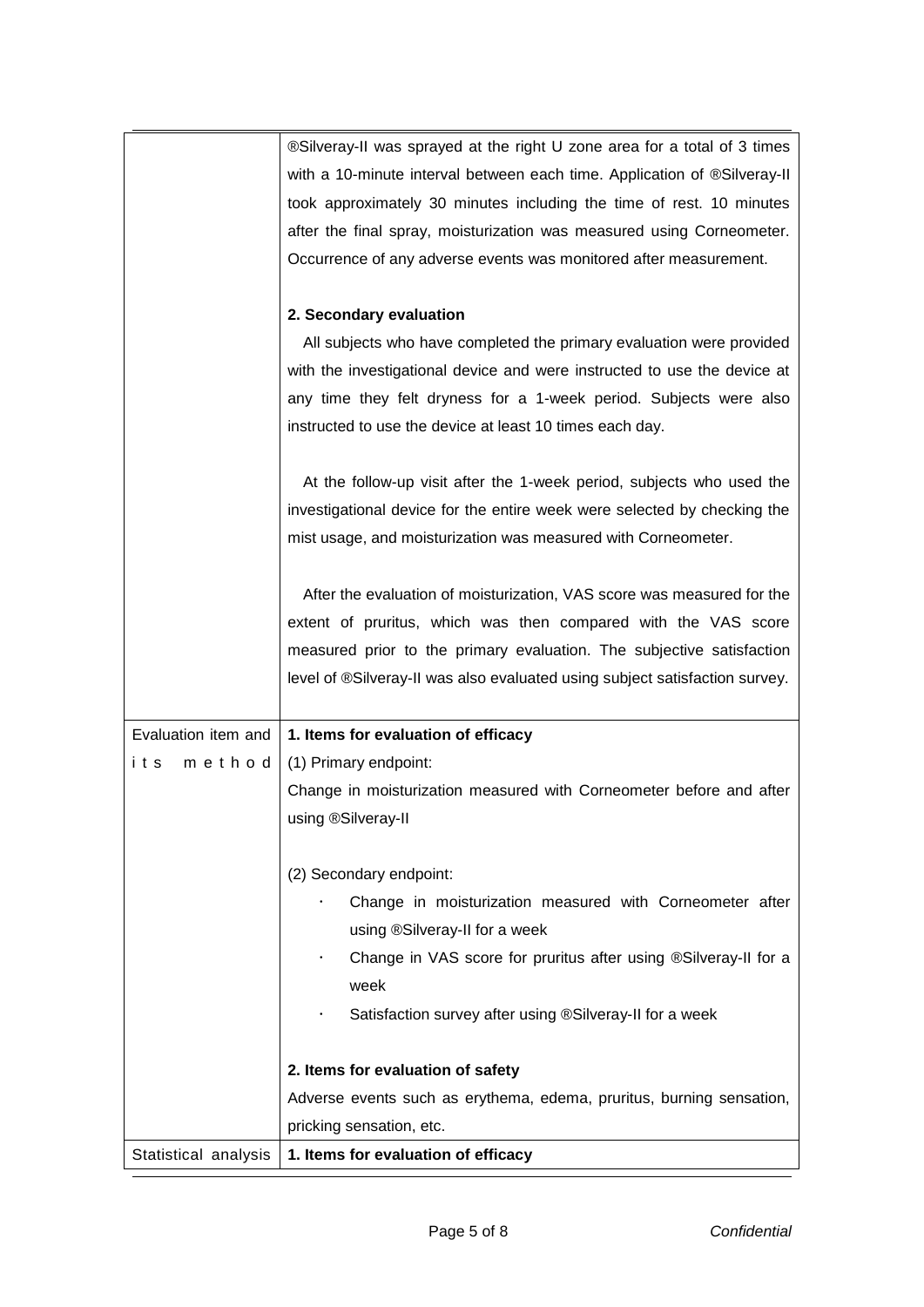|                 | (1) Primary endpoint                                                    |
|-----------------|-------------------------------------------------------------------------|
|                 | By comparing the mean measurement value of moisturization in the area   |
|                 | that applied the ®Silveray-II and the area that did not apply the       |
|                 | ®Silveray-II, the difference in moisturization between the 2 groups was |
|                 | analyzed at a significance level of 0.05.                               |
|                 |                                                                         |
|                 | (2) Secondary endpoint                                                  |
|                 | Change in moisturization measured with Corneometer after                |
|                 | using ®Silveray-II for a week                                           |
|                 | : The difference in the measurement value of moisturization             |
|                 | before and after the use of ®Silveray-II for a week was                 |
|                 | analyzed at a significance level of 0.05.                               |
|                 |                                                                         |
|                 | Change in VAS score for pruritus after using ®Silveray-II for a         |
|                 | week                                                                    |
|                 | : The difference in the VAS score before and after the use of           |
|                 | ®Silveray-II for a week was analyzed at a significance level of         |
|                 | 0.05.                                                                   |
|                 |                                                                         |
|                 | Satisfaction survey after using ®Silveray-II for a week                 |
|                 | : The response rate was presented for each item.                        |
|                 |                                                                         |
|                 | 2. Items for evaluation of safety                                       |
|                 | Each resulting value such as the characteristics of adverse events was  |
|                 | reviewed for the evaluation of safety and if necessary, compared.       |
| o f<br>Results  | <b>Primary endpoint</b>                                                 |
| evaluation of   | Change in moisturization measured with Corneometer before               |
| e f f i c a c y | and after using ®Silveray-II                                            |
|                 | The mean±standard deviation of the moisturization measured before       |
|                 | the use of ®Silveray-II and at 10 minutes after spraying the device 3   |
|                 | times was $62.76 \pm 10.73$ and $70.75 \pm 12.99$ , respectively, which |
|                 | indicated that the increase in moisturization after its use was         |
|                 | statistically significant (p<0.00001).                                  |
|                 |                                                                         |
|                 | <b>Secondary endpoint</b>                                               |
|                 | Change in moisturization measured with Corneometer after                |
|                 | using ®Silveray-II for a week                                           |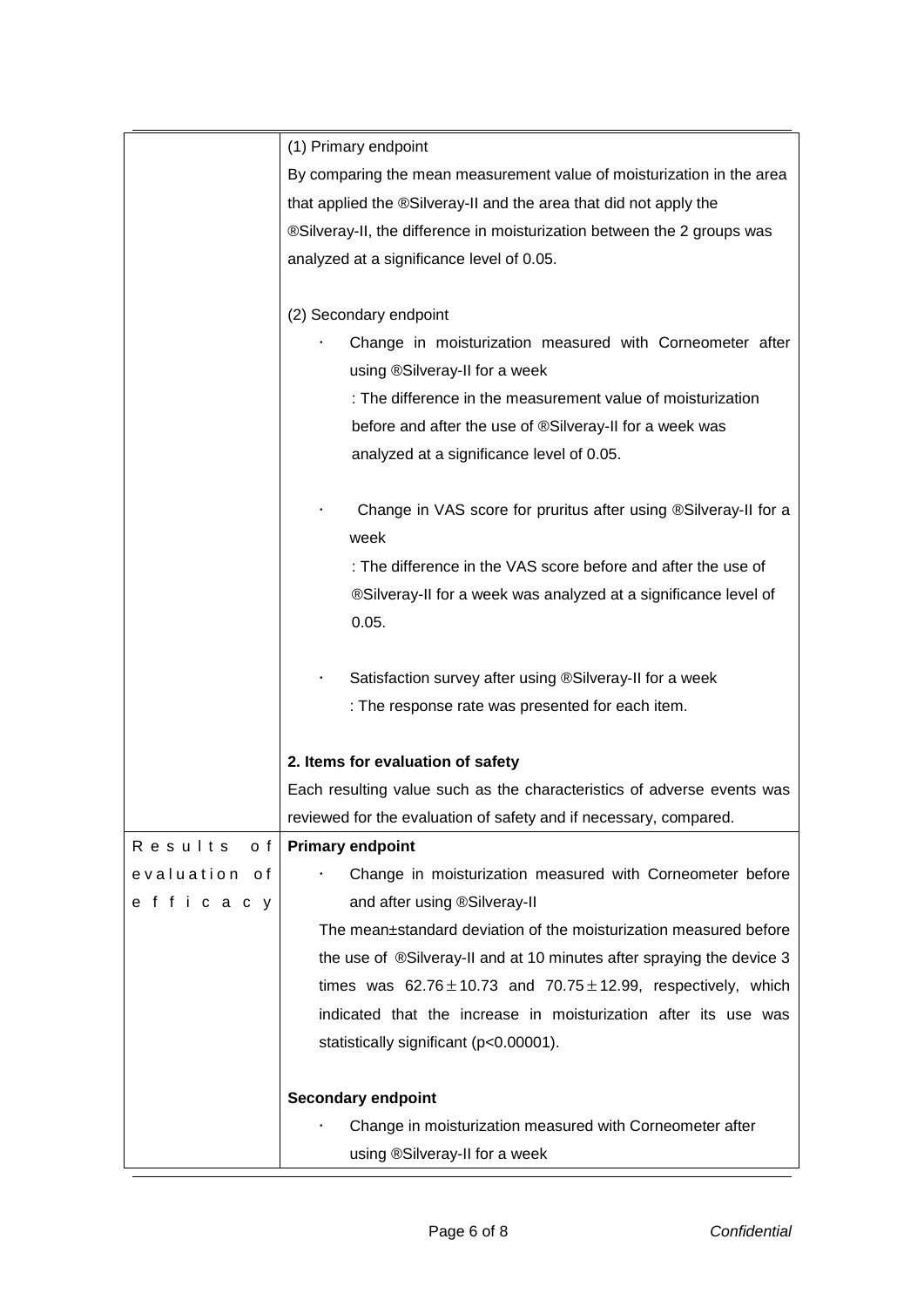| The mean±standard deviation of the moisturization measured before<br>the use of ®Silveray-II and after using the device for a week was<br>$62.76 \pm 10.73$ and $69.90 \pm 7.48$ , respectively, which indicated that<br>the increase in moisturization after its use for a week was<br>statistically significant (p<0.0001).<br>Change in VAS score for pruritus after using ®Silveray-II for a week<br>The mean±standard deviation of the VAS score for pruritus<br>measured before the use of ®Silveray-II and after using the device<br>for a week was $4.86 \pm 2.20$ and $3.22 \pm 2.03$ , respectively, which<br>indicated that the decrease in VAS score for pruritus after its use for<br>a week was statistically significant (p<0.0001).<br>Satisfaction survey after using ®Silveray-II for a week<br>A. Satisfaction in skin improvement<br>Moisturization:<br>Very satisfied (32.4%), Satisfied (52.9%), Neutral (11.8%),<br>Dissatisfied (2.9%), Very dissatisfied (0.0%)<br>Improvement in skin texture:<br>Very satisfied (26.5%), Satisfied (47.0%), Neutral (26.5%),<br>Dissatisfied (0.0%), Very dissatisfied (0.0%)<br>Hydration:<br>Very satisfied (41.2%), Satisfactory (38.3%), Average (17.6%),<br>Dissatisfied (2.9%), Very dissatisfied (0.0%)<br>B. Improvement in area of atopic dermatitis<br>Decreased pruritus:<br>Highly agree (26.5%), Agree (44.1%), Neutral (23.5%), Disagree<br>$(5.9\%)$ , Highly disagree $(0.0\%)$<br>Decreased burning sensation:<br>Highly agree (11.8%), Agree (64.7%), Neutral (11.8%), Disagree<br>(8.8%), Highly disagree (2.9%)<br>Improvement in erythema and redness: |                                                                |
|----------------------------------------------------------------------------------------------------------------------------------------------------------------------------------------------------------------------------------------------------------------------------------------------------------------------------------------------------------------------------------------------------------------------------------------------------------------------------------------------------------------------------------------------------------------------------------------------------------------------------------------------------------------------------------------------------------------------------------------------------------------------------------------------------------------------------------------------------------------------------------------------------------------------------------------------------------------------------------------------------------------------------------------------------------------------------------------------------------------------------------------------------------------------------------------------------------------------------------------------------------------------------------------------------------------------------------------------------------------------------------------------------------------------------------------------------------------------------------------------------------------------------------------------------------------------------------------------------------------------------------------|----------------------------------------------------------------|
|                                                                                                                                                                                                                                                                                                                                                                                                                                                                                                                                                                                                                                                                                                                                                                                                                                                                                                                                                                                                                                                                                                                                                                                                                                                                                                                                                                                                                                                                                                                                                                                                                                        |                                                                |
|                                                                                                                                                                                                                                                                                                                                                                                                                                                                                                                                                                                                                                                                                                                                                                                                                                                                                                                                                                                                                                                                                                                                                                                                                                                                                                                                                                                                                                                                                                                                                                                                                                        |                                                                |
|                                                                                                                                                                                                                                                                                                                                                                                                                                                                                                                                                                                                                                                                                                                                                                                                                                                                                                                                                                                                                                                                                                                                                                                                                                                                                                                                                                                                                                                                                                                                                                                                                                        |                                                                |
|                                                                                                                                                                                                                                                                                                                                                                                                                                                                                                                                                                                                                                                                                                                                                                                                                                                                                                                                                                                                                                                                                                                                                                                                                                                                                                                                                                                                                                                                                                                                                                                                                                        |                                                                |
|                                                                                                                                                                                                                                                                                                                                                                                                                                                                                                                                                                                                                                                                                                                                                                                                                                                                                                                                                                                                                                                                                                                                                                                                                                                                                                                                                                                                                                                                                                                                                                                                                                        |                                                                |
|                                                                                                                                                                                                                                                                                                                                                                                                                                                                                                                                                                                                                                                                                                                                                                                                                                                                                                                                                                                                                                                                                                                                                                                                                                                                                                                                                                                                                                                                                                                                                                                                                                        |                                                                |
|                                                                                                                                                                                                                                                                                                                                                                                                                                                                                                                                                                                                                                                                                                                                                                                                                                                                                                                                                                                                                                                                                                                                                                                                                                                                                                                                                                                                                                                                                                                                                                                                                                        |                                                                |
|                                                                                                                                                                                                                                                                                                                                                                                                                                                                                                                                                                                                                                                                                                                                                                                                                                                                                                                                                                                                                                                                                                                                                                                                                                                                                                                                                                                                                                                                                                                                                                                                                                        |                                                                |
|                                                                                                                                                                                                                                                                                                                                                                                                                                                                                                                                                                                                                                                                                                                                                                                                                                                                                                                                                                                                                                                                                                                                                                                                                                                                                                                                                                                                                                                                                                                                                                                                                                        |                                                                |
|                                                                                                                                                                                                                                                                                                                                                                                                                                                                                                                                                                                                                                                                                                                                                                                                                                                                                                                                                                                                                                                                                                                                                                                                                                                                                                                                                                                                                                                                                                                                                                                                                                        |                                                                |
|                                                                                                                                                                                                                                                                                                                                                                                                                                                                                                                                                                                                                                                                                                                                                                                                                                                                                                                                                                                                                                                                                                                                                                                                                                                                                                                                                                                                                                                                                                                                                                                                                                        |                                                                |
|                                                                                                                                                                                                                                                                                                                                                                                                                                                                                                                                                                                                                                                                                                                                                                                                                                                                                                                                                                                                                                                                                                                                                                                                                                                                                                                                                                                                                                                                                                                                                                                                                                        |                                                                |
|                                                                                                                                                                                                                                                                                                                                                                                                                                                                                                                                                                                                                                                                                                                                                                                                                                                                                                                                                                                                                                                                                                                                                                                                                                                                                                                                                                                                                                                                                                                                                                                                                                        |                                                                |
|                                                                                                                                                                                                                                                                                                                                                                                                                                                                                                                                                                                                                                                                                                                                                                                                                                                                                                                                                                                                                                                                                                                                                                                                                                                                                                                                                                                                                                                                                                                                                                                                                                        |                                                                |
|                                                                                                                                                                                                                                                                                                                                                                                                                                                                                                                                                                                                                                                                                                                                                                                                                                                                                                                                                                                                                                                                                                                                                                                                                                                                                                                                                                                                                                                                                                                                                                                                                                        |                                                                |
|                                                                                                                                                                                                                                                                                                                                                                                                                                                                                                                                                                                                                                                                                                                                                                                                                                                                                                                                                                                                                                                                                                                                                                                                                                                                                                                                                                                                                                                                                                                                                                                                                                        |                                                                |
|                                                                                                                                                                                                                                                                                                                                                                                                                                                                                                                                                                                                                                                                                                                                                                                                                                                                                                                                                                                                                                                                                                                                                                                                                                                                                                                                                                                                                                                                                                                                                                                                                                        |                                                                |
|                                                                                                                                                                                                                                                                                                                                                                                                                                                                                                                                                                                                                                                                                                                                                                                                                                                                                                                                                                                                                                                                                                                                                                                                                                                                                                                                                                                                                                                                                                                                                                                                                                        |                                                                |
|                                                                                                                                                                                                                                                                                                                                                                                                                                                                                                                                                                                                                                                                                                                                                                                                                                                                                                                                                                                                                                                                                                                                                                                                                                                                                                                                                                                                                                                                                                                                                                                                                                        |                                                                |
|                                                                                                                                                                                                                                                                                                                                                                                                                                                                                                                                                                                                                                                                                                                                                                                                                                                                                                                                                                                                                                                                                                                                                                                                                                                                                                                                                                                                                                                                                                                                                                                                                                        |                                                                |
|                                                                                                                                                                                                                                                                                                                                                                                                                                                                                                                                                                                                                                                                                                                                                                                                                                                                                                                                                                                                                                                                                                                                                                                                                                                                                                                                                                                                                                                                                                                                                                                                                                        |                                                                |
|                                                                                                                                                                                                                                                                                                                                                                                                                                                                                                                                                                                                                                                                                                                                                                                                                                                                                                                                                                                                                                                                                                                                                                                                                                                                                                                                                                                                                                                                                                                                                                                                                                        |                                                                |
|                                                                                                                                                                                                                                                                                                                                                                                                                                                                                                                                                                                                                                                                                                                                                                                                                                                                                                                                                                                                                                                                                                                                                                                                                                                                                                                                                                                                                                                                                                                                                                                                                                        |                                                                |
|                                                                                                                                                                                                                                                                                                                                                                                                                                                                                                                                                                                                                                                                                                                                                                                                                                                                                                                                                                                                                                                                                                                                                                                                                                                                                                                                                                                                                                                                                                                                                                                                                                        |                                                                |
|                                                                                                                                                                                                                                                                                                                                                                                                                                                                                                                                                                                                                                                                                                                                                                                                                                                                                                                                                                                                                                                                                                                                                                                                                                                                                                                                                                                                                                                                                                                                                                                                                                        |                                                                |
|                                                                                                                                                                                                                                                                                                                                                                                                                                                                                                                                                                                                                                                                                                                                                                                                                                                                                                                                                                                                                                                                                                                                                                                                                                                                                                                                                                                                                                                                                                                                                                                                                                        |                                                                |
|                                                                                                                                                                                                                                                                                                                                                                                                                                                                                                                                                                                                                                                                                                                                                                                                                                                                                                                                                                                                                                                                                                                                                                                                                                                                                                                                                                                                                                                                                                                                                                                                                                        |                                                                |
|                                                                                                                                                                                                                                                                                                                                                                                                                                                                                                                                                                                                                                                                                                                                                                                                                                                                                                                                                                                                                                                                                                                                                                                                                                                                                                                                                                                                                                                                                                                                                                                                                                        |                                                                |
|                                                                                                                                                                                                                                                                                                                                                                                                                                                                                                                                                                                                                                                                                                                                                                                                                                                                                                                                                                                                                                                                                                                                                                                                                                                                                                                                                                                                                                                                                                                                                                                                                                        |                                                                |
|                                                                                                                                                                                                                                                                                                                                                                                                                                                                                                                                                                                                                                                                                                                                                                                                                                                                                                                                                                                                                                                                                                                                                                                                                                                                                                                                                                                                                                                                                                                                                                                                                                        |                                                                |
|                                                                                                                                                                                                                                                                                                                                                                                                                                                                                                                                                                                                                                                                                                                                                                                                                                                                                                                                                                                                                                                                                                                                                                                                                                                                                                                                                                                                                                                                                                                                                                                                                                        |                                                                |
|                                                                                                                                                                                                                                                                                                                                                                                                                                                                                                                                                                                                                                                                                                                                                                                                                                                                                                                                                                                                                                                                                                                                                                                                                                                                                                                                                                                                                                                                                                                                                                                                                                        |                                                                |
|                                                                                                                                                                                                                                                                                                                                                                                                                                                                                                                                                                                                                                                                                                                                                                                                                                                                                                                                                                                                                                                                                                                                                                                                                                                                                                                                                                                                                                                                                                                                                                                                                                        |                                                                |
|                                                                                                                                                                                                                                                                                                                                                                                                                                                                                                                                                                                                                                                                                                                                                                                                                                                                                                                                                                                                                                                                                                                                                                                                                                                                                                                                                                                                                                                                                                                                                                                                                                        | Highly agree (11.8%), Agree (41.2%), Neutral (35.3%), Disagree |
| (8.8%), Highly disagree (2.9%)                                                                                                                                                                                                                                                                                                                                                                                                                                                                                                                                                                                                                                                                                                                                                                                                                                                                                                                                                                                                                                                                                                                                                                                                                                                                                                                                                                                                                                                                                                                                                                                                         |                                                                |
|                                                                                                                                                                                                                                                                                                                                                                                                                                                                                                                                                                                                                                                                                                                                                                                                                                                                                                                                                                                                                                                                                                                                                                                                                                                                                                                                                                                                                                                                                                                                                                                                                                        |                                                                |
| C. Satisfaction                                                                                                                                                                                                                                                                                                                                                                                                                                                                                                                                                                                                                                                                                                                                                                                                                                                                                                                                                                                                                                                                                                                                                                                                                                                                                                                                                                                                                                                                                                                                                                                                                        |                                                                |